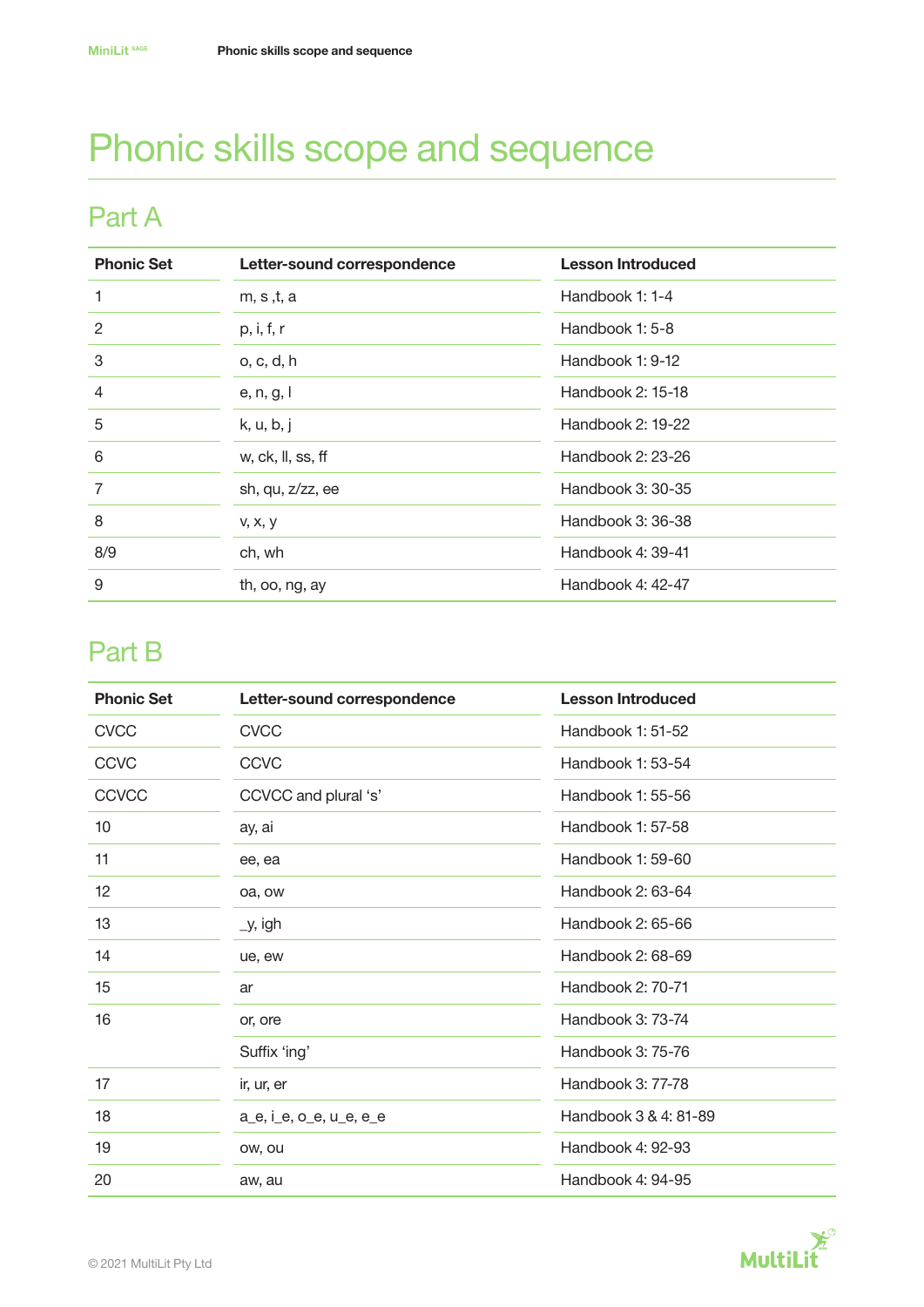## Tricky words scope and sequence

## Part A

| <b>Tricky word set</b>    | <b>Words taught</b>      | <b>Lesson Introduced</b> |  |
|---------------------------|--------------------------|--------------------------|--|
| 1                         | I, the, my, a, is        | Handbook 1: 7, 8         |  |
| $\overline{c}$            | was, you, to, they, that | Handbook 1: 11, 12       |  |
| 3                         | said, are, he, me        | Handbook 2: 17, 18       |  |
| 4                         | were, has, look, one     | Handbook 2: 21,22        |  |
| 5                         | his, her, them, there    | Handbook 2: 25, 26       |  |
| 6                         | of, have, here, with     | Handbook 3: 32, 34       |  |
| 7                         | all, call, little        | Handbook 3 & 4: 37, 40   |  |
| 8                         | this, then, go, no       | Handbook 4: 43, 46       |  |
| 天き しょうしょう しょうしょう しょうしょうめい |                          |                          |  |

Total tricky words taught: 33

## Part B

| <b>Tricky word set</b>        | Words taught                                  | <b>Lesson Introduced</b>       |  |
|-------------------------------|-----------------------------------------------|--------------------------------|--|
| 9                             | put, as, do, like, very                       | Handbook 1: 51, 53, 55         |  |
| 10                            | what, where, some, come, want                 | Handbook 1: 57, 59, 60         |  |
| 11                            | or, for, down, out                            | Handbook 2: 63, 65             |  |
| 12                            | should, could                                 | Handbook 2:66                  |  |
| 13                            | saw, friend, school, your, every, again, home | Handbook 2 & 3: 68, 70, 71, 73 |  |
| 14                            | who, any, many, love, over, says              | Handbook 3: 76, 77, 78, 81     |  |
| 15                            | other, mother, father, sister                 | Handbook 3 & 4: 83, 86         |  |
| 16                            | because, these                                | Handbook 4:88                  |  |
| 17                            | before, after, work, their                    | Handbook 4: 92, 94             |  |
| Total tricky words taught: 39 |                                               |                                |  |

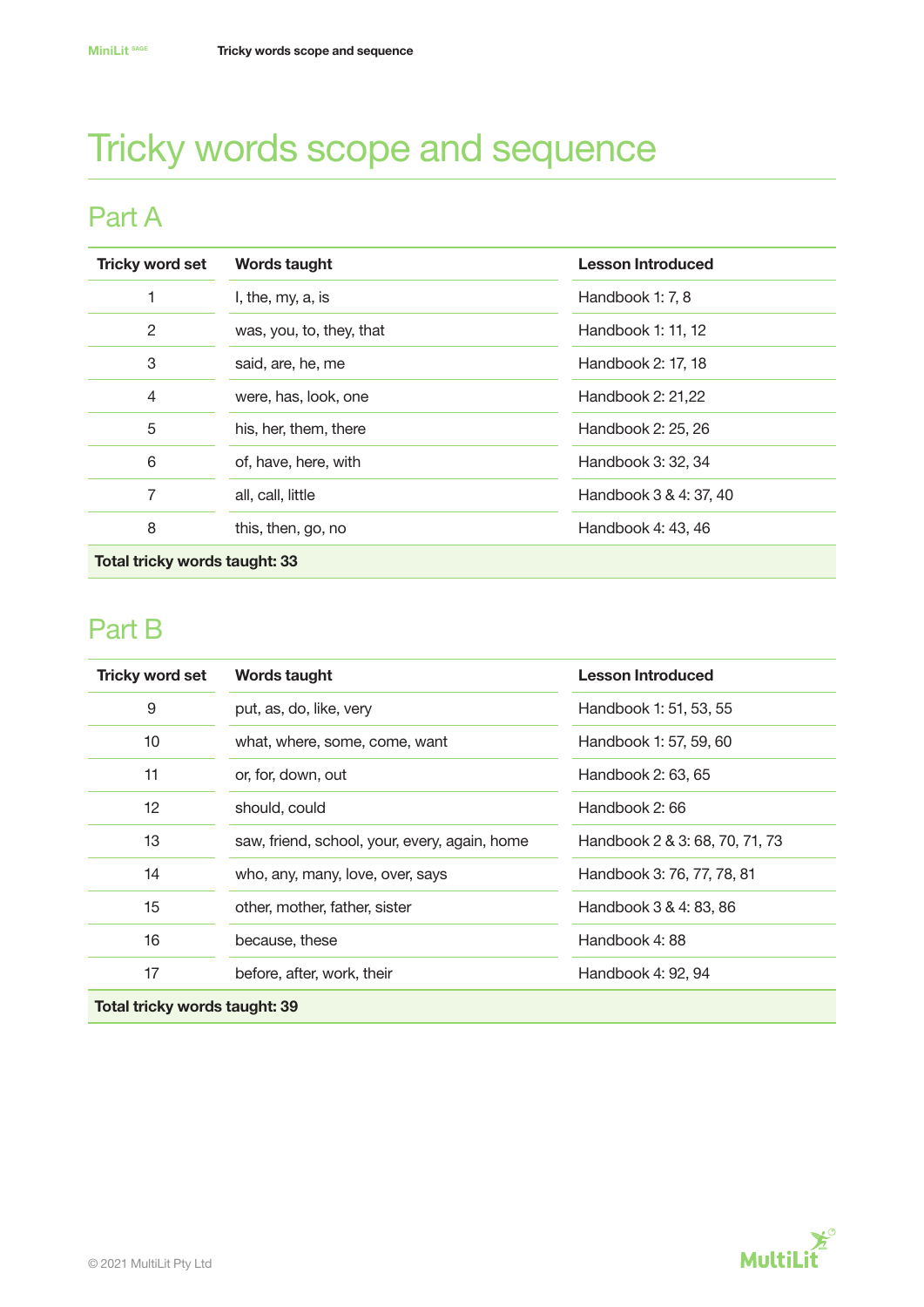# MiniLit Sage lesson scope and sequence

### Part A

#### Handbook 1

| Lesson         | <b>Lesson focus</b> | <b>Tricky word introduction</b> | <b>Assessment</b>          |
|----------------|---------------------|---------------------------------|----------------------------|
|                |                     |                                 | <b>Screener</b>            |
| 1              | m, s, t, a          |                                 |                            |
| $\overline{c}$ | m, s, t, a          |                                 |                            |
| 3              | m, s, t, a          |                                 |                            |
| 4              | m, s, t, a          |                                 |                            |
| 5              | p, i, f, r          |                                 | Progress Monitoring 1      |
| 6              | p, i, f, r          |                                 |                            |
| 7              | p, i, f, r          | Set 1: I, the, my               |                            |
| 8              | p, i, f, r          | Set 1: a, is                    |                            |
| $9\,$          | o, c, d, h          |                                 | Progress Monitoring 2      |
| 10             | o, c, d, h          |                                 |                            |
| 11             | o, c, d, h          | Set 2: was, you, to             |                            |
| 12             | o, c, d, h          | Set 2: they, that               |                            |
| 13             | Revision            |                                 |                            |
| 14             |                     |                                 | <b>Cumulative Review 1</b> |

| Lesson | <b>Lesson focus</b> | <b>Tricky word introduction</b> | <b>Assessment</b>     |
|--------|---------------------|---------------------------------|-----------------------|
| 15     | e, n, g, l          |                                 |                       |
| 16     | e, n, g, l          |                                 |                       |
| 17     | e, n, g, l          | Set 3: said, are                |                       |
| 18     | e, n, g, l          | Set 3: he, me                   |                       |
| 19     | k, u, b, j          |                                 | Progress Monitoring 3 |
| 20     | k, u, b, j          |                                 |                       |
| 21     | k, u, b, j          | Set 4: were, has                |                       |
| 22     | k, u, b, j          | Set 4: look, one                |                       |

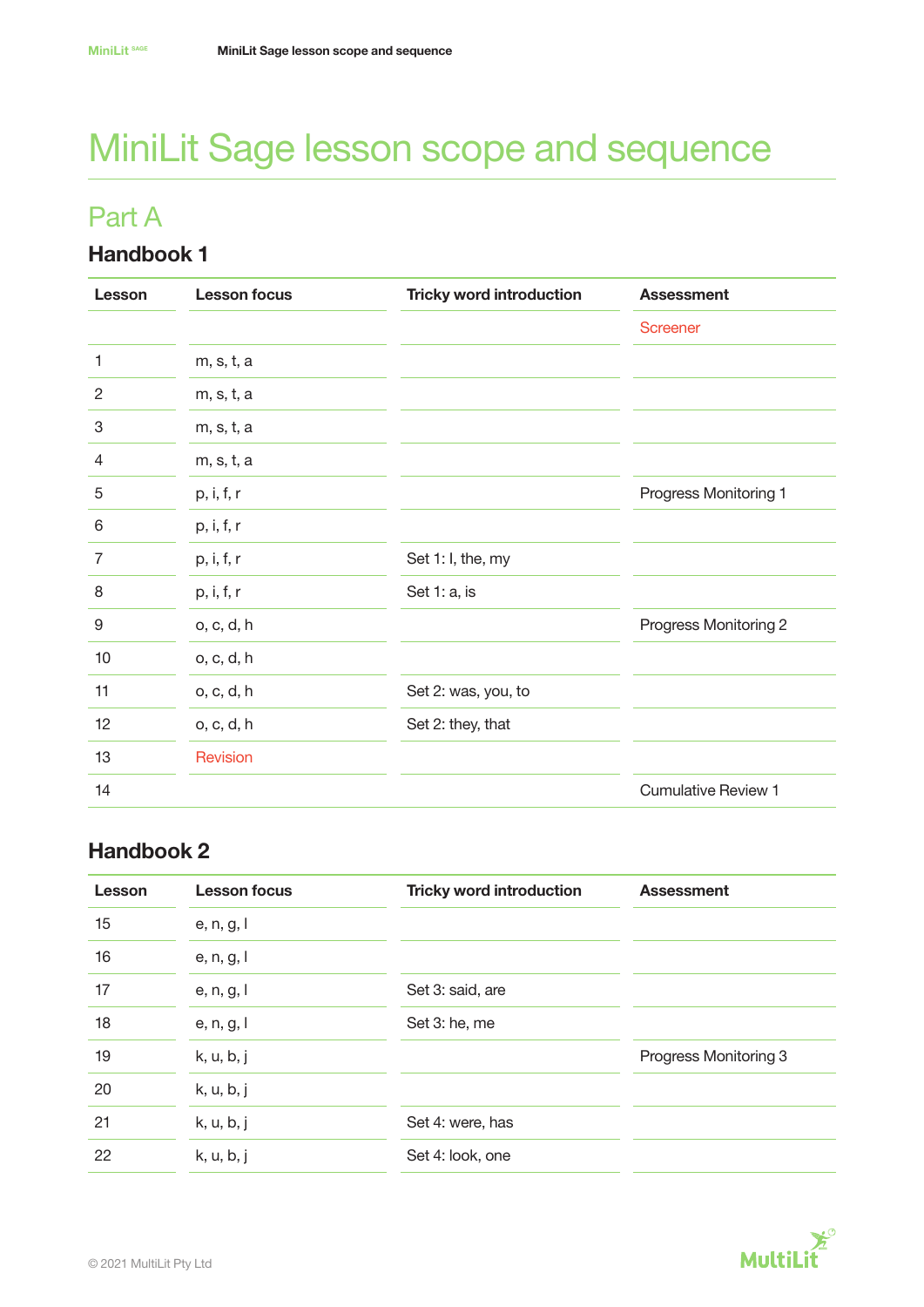| Lesson    | <b>Lesson focus</b>              | <b>Tricky word introduction</b> | <b>Assessment</b>     |
|-----------|----------------------------------|---------------------------------|-----------------------|
| 23        | w, ck (duck)                     |                                 | Progress Monitoring 4 |
| 24        | w, ck (duck)                     |                                 |                       |
| 25        | II (bell), ss (hiss), ff (sniff) | Set 5: his, her                 |                       |
| 26        | II (bell), ss (hiss), ff (sniff) | Set 5: them, there              |                       |
| $27 - 28$ | Revision                         |                                 |                       |
| 29        |                                  |                                 | Cumulative Review 2   |

#### Handbook 3

| Lesson | <b>Lesson focus</b>     | <b>Tricky word introduction</b> | <b>Assessment</b>     |
|--------|-------------------------|---------------------------------|-----------------------|
| 30     | sh (shell), qu (queen)  |                                 |                       |
| 31     | sh (shell), qu (queen)  |                                 |                       |
| 32     | sh (shell), qu (queen)  | Set 6: of, have                 |                       |
| 33     | z, zz (buzz), ee (tree) |                                 |                       |
| 34     | z, zz (buzz), ee (tree) | Set 6: here, with               |                       |
| 35     | z, zz (buzz), ee (tree) |                                 |                       |
| 36     | V, X, V                 |                                 | Progress Monitoring 5 |
| 37     | v, x, y                 | Set 7: all, call                |                       |
| 38     | V, X, Y                 |                                 |                       |

| Lesson | <b>Lesson focus</b>    | <b>Tricky word introduction</b> | <b>Assessment</b>     |
|--------|------------------------|---------------------------------|-----------------------|
| 39     | ch (chick), wh (whale) |                                 |                       |
| 40     | ch (chick), wh (whale) | Set 7: little                   |                       |
| 41     | ch (chick), wh (whale) |                                 |                       |
| 42     | th (thumb), oo (moon)  |                                 | Progress Monitoring 6 |
| 43     | th (thumb), oo (moon)  | Set 8: this, then               |                       |
| 44     | th (thumb), oo (moon)  |                                 |                       |
| 45     | ng (swing), ay (play)  |                                 |                       |

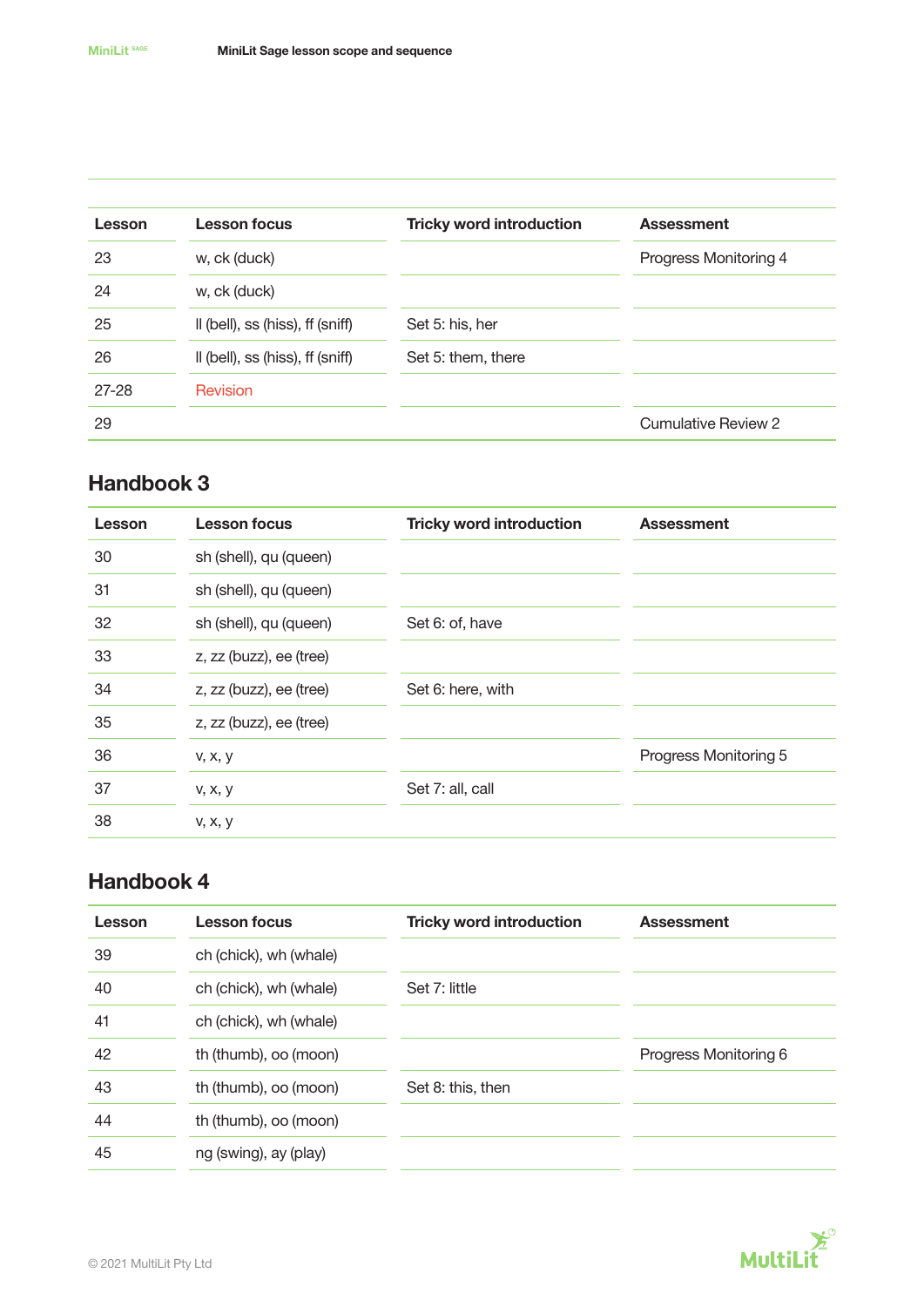| Lesson | <b>Lesson focus</b>   | <b>Tricky word introduction</b> | <b>Assessment</b>   |
|--------|-----------------------|---------------------------------|---------------------|
| 46     | ng (swing), ay (play) | Set 8: go, no                   |                     |
| 47     | ng (swing), ay (play) |                                 |                     |
| 48-49  | <b>Revision</b>       |                                 |                     |
| 50     |                       |                                 | Cumulative Review 3 |

### Part B

#### Handbook 1

| Lesson | <b>Lesson focus</b>  | <b>Tricky word introduction</b> | <b>Assessment</b>     |
|--------|----------------------|---------------------------------|-----------------------|
| 51     | <b>CVCC</b>          | Set 9: put, as                  |                       |
| 52     | <b>CVCC</b>          |                                 |                       |
| 53     | <b>CCVC</b>          | Set 9: do, like                 |                       |
| 54     | <b>CCVC</b>          |                                 |                       |
| 55     | CCVCC and plural 's' | Set 9: very                     |                       |
| 56     | CCVCC and plural 's' |                                 |                       |
| 57     | ay (play), ai (rain) | Set 10: what, where             | Progress Monitoring 7 |
| 58     | ay (play), ai (rain) |                                 |                       |
| 59     | ee (tree), ea (leaf) | Set 10: some, come              |                       |
| 60     | ee (tree), ea (leaf) | Set 10: want                    |                       |
| 61     | Revision             |                                 |                       |
| 62     |                      |                                 | Cumulative Review 4   |

| Lesson | <b>Lesson focus</b>     | <b>Tricky word introduction</b> | <b>Assessment</b> |
|--------|-------------------------|---------------------------------|-------------------|
| 63     | oa (boat), ow (snow)    | Set 11: or, for                 |                   |
| 64     | oa (boat), ow (snow)    |                                 |                   |
| 65     | $_y$ (cry), igh (light) | Set 11: down, out               |                   |
| 66     | $_y$ (cry), igh (light) | Set 12: should, could           |                   |
| 67     | <b>Revision</b>         |                                 |                   |

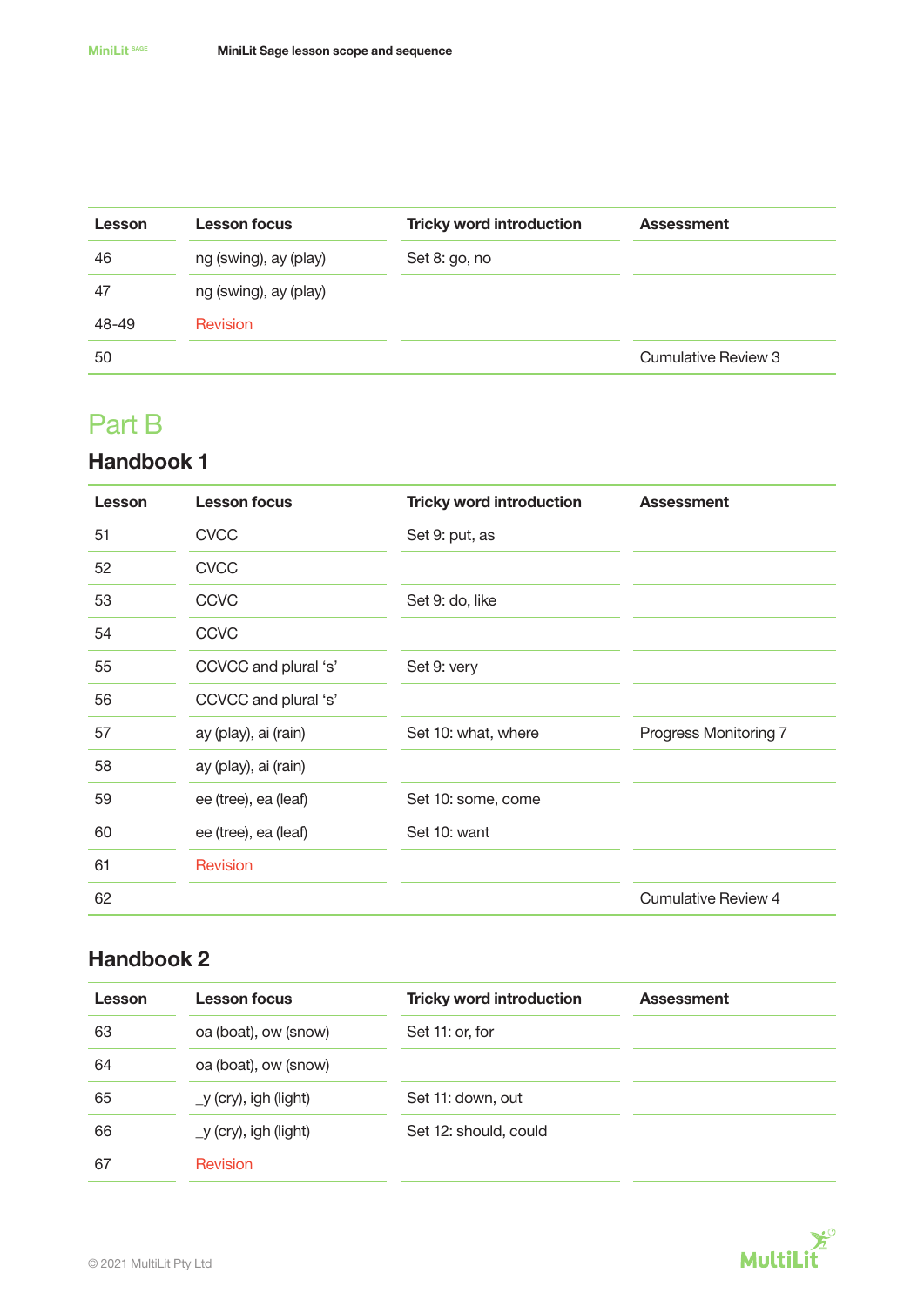| Lesson | <b>Lesson focus</b>  | <b>Tricky word introduction</b> | <b>Assessment</b>     |
|--------|----------------------|---------------------------------|-----------------------|
| 68     | ue (glue), ew (grew) | Set 13: saw, friend             | Progress Monitoring 8 |
| 69     | ue (glue), ew (grew) |                                 |                       |
| 70     | ar (star)            | Set 13: school, your            |                       |
| 71     | ar (star)            | Set 13: every                   |                       |
| 72     | Revision             |                                 |                       |

#### Handbook 3

| Lesson | <b>Lesson focus</b>             | <b>Tricky word introduction</b> | <b>Assessment</b>          |
|--------|---------------------------------|---------------------------------|----------------------------|
| 73     | or (fork), ore (snore)          | Set 13: again, home             | Progress Monitoring 9      |
| 74     | or (fork), ore (snore)          |                                 |                            |
| 75     | Suffix 'ing'                    |                                 |                            |
| 76     | Suffix 'ing'                    | Set 14: who                     |                            |
| 77     | ir (stir), ur (surf), er (fern) | Set 14: any, many               |                            |
| 78     | ir (stir), ur (surf), er (fern) | Set 14: love, over              |                            |
| 79     | Revision                        |                                 |                            |
| 80     |                                 |                                 | <b>Cumulative Review 5</b> |
| 81     | Split digraph a_e (cake)        | Set 14: says                    |                            |
| 82     | Split digraph a_e (cake)        |                                 |                            |
| 83     | Split digraph i_e (bike)        | Set 15: other, mother           |                            |
| 84     | Split digraph i_e (bike)        |                                 |                            |
| 85     | <b>Revision</b>                 |                                 |                            |

| Lesson | Lesson focus                             | <b>Tricky word introduction</b> | <b>Assessment</b>      |
|--------|------------------------------------------|---------------------------------|------------------------|
| 86     | Split digraph o_e (bone)                 | Set 15: father, sister          | Progress Monitoring 10 |
| 87     | Split digraph o_e (bone)                 |                                 |                        |
| 88     | Split digraph u_e (tube),<br>$e$ e (eve) | Set 16: because, these          |                        |